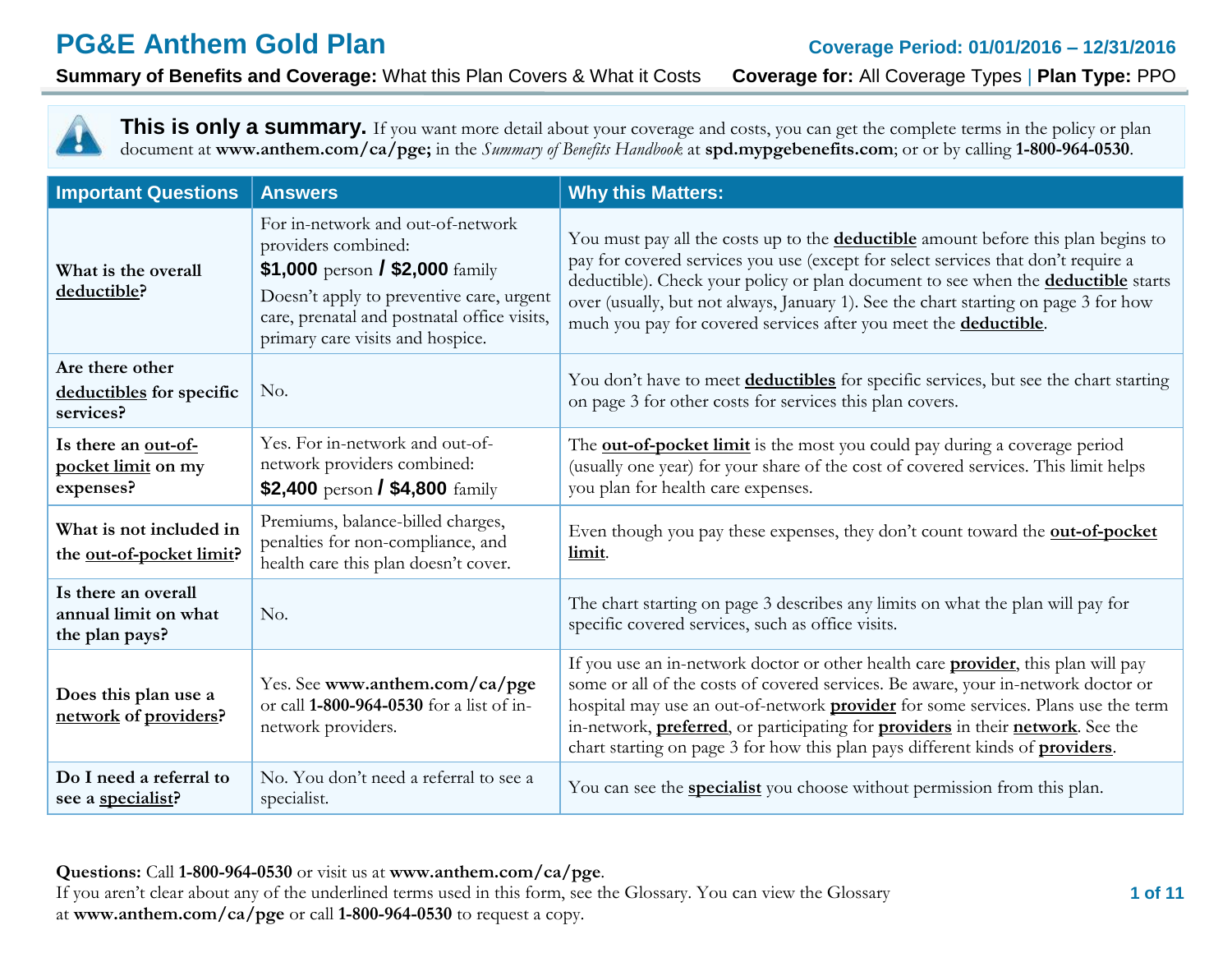**Summary of Benefits and Coverage:** What this Plan Covers & What it Costs **Coverage for:** All Coverage Types | **Plan Type:** PPO

| <b>Important Questions   Answers</b> |      | <b>Why this Matters:</b>                                                              |
|--------------------------------------|------|---------------------------------------------------------------------------------------|
| Are there services this              | Yes. | Some of the services this plan doesn't cover are listed on page 7. See your policy or |
| plan doesn't cover?                  |      | plan document for additional information about excluded services.                     |

- **Copayments** are fixed dollar amounts (for example, \$15) you pay for covered health care, usually when you receive the service.
	- **Coinsurance** is *your* share of the costs of a covered service, calculated as a percent of the **allowed amount** for the service. For example, if the plan's **allowed amount** for an overnight hospital stay is \$1,000, your **coinsurance** payment of 20% would be \$200. This may change if you haven't met your **deductible**.
	- The amount the plan pays for covered services is based on the **allowed amount**. If an out-of-network **provider** charges more than the **allowed amount**, you may have to pay the difference. For example, if an out-of-network hospital charges \$1,500 for an overnight stay and the **allowed amount** is \$1,000, you may have to pay the \$500 difference. (This is called **balance billing**.)
	- This plan may encourage you to use in-network **providers** by charging you lower **deductibles**, **copayments** and **coinsurance** amounts.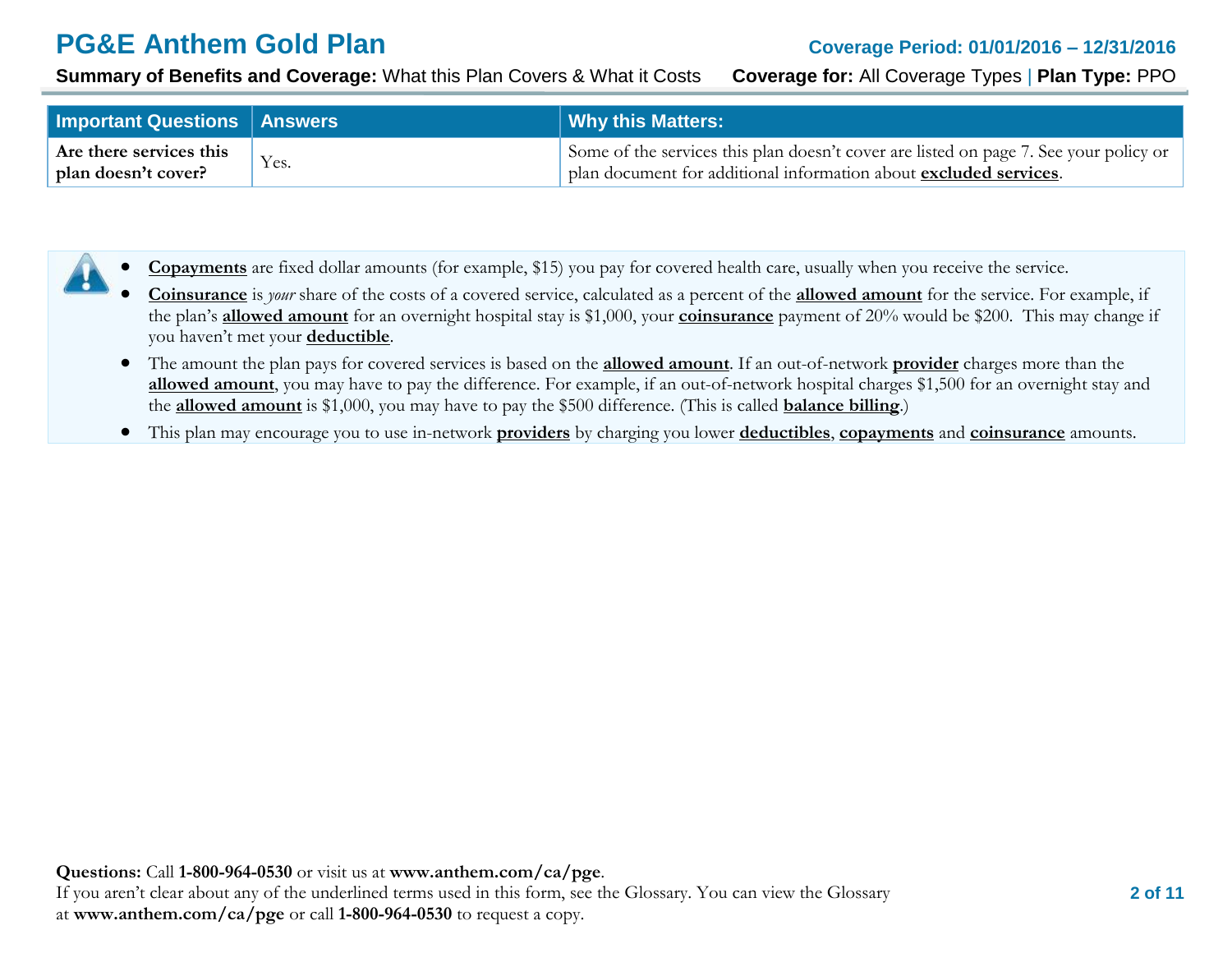**Summary of Benefits and Coverage:** What this Plan Covers & What it Costs **Coverage for:** All Coverage Types | **Plan Type:** PPO

| <b>Common</b><br><b>Medical Event</b>                        | <b>Services You May Need</b>                        | <b>Your Cost If You</b><br>Use an<br><b>In-Network</b><br><b>Provider</b>                                                | <b>Your Cost If You</b><br>Use a<br><b>Non-Network</b><br><b>Provider</b> | <b>Limitations &amp; Exceptions</b>                                                                                                                                                                                           |
|--------------------------------------------------------------|-----------------------------------------------------|--------------------------------------------------------------------------------------------------------------------------|---------------------------------------------------------------------------|-------------------------------------------------------------------------------------------------------------------------------------------------------------------------------------------------------------------------------|
|                                                              | Primary care visit to treat an<br>injury or illness | 10% coinsurance*                                                                                                         | $10\%$ coinsurance*                                                       | Visits 1-4 covered at 100%, in-network and<br>out-of-network. Visits 5 and beyond covered<br>at 10% coinsurance, no deductible.                                                                                               |
|                                                              | Specialist visit<br>$20\%$ coinsurance*             |                                                                                                                          | $20\%$ coinsurance*                                                       | -none-                                                                                                                                                                                                                        |
| If you visit a health<br>care provider's office<br>or clinic | Other practitioner office visit                     | $20\%$ coinsurance for<br>$20\%$ coinsurance for<br>chiropractic and<br>chiropractic and<br>acupuncture*<br>acupuncture* |                                                                           | Visits 1-5 covered at 10% coinsurance, in-<br>network and out-of-network.<br>Visits 6 and beyond covered at 20%<br>coinsurance. Preauthorization is required for<br>6th visit and beyond for chiropractic and<br>acupuncture. |
|                                                              | Select preventive<br>care/screening/immunization    | No charge                                                                                                                | No charge                                                                 | Free if included on list of free preventive<br>services.                                                                                                                                                                      |
| If you have a test                                           | Diagnostic test (X-ray, blood<br>work)              | 20% coinsurance*                                                                                                         | $20\%$ coinsurance*                                                       | -none-                                                                                                                                                                                                                        |
|                                                              | Imaging (CT/PET scans, MRIs)                        | 20% coinsurance*                                                                                                         | $20\%$ coinsurance*                                                       | -none-                                                                                                                                                                                                                        |

\*The annual out-of-pocket maximum limits how much you pay each year toward coinsurance. If you reach the annual out-of-pocket maximum (\$2,400/single coverage or \$4,800/family coverage), the Gold Plan will pay 100% of your covered costs for the rest of the year. The annual out-of-pocket maximum **does not include** penalty charges, amounts that exceed the reasonable and customary amounts for out-of-network charges, or charges for services that aren't covered.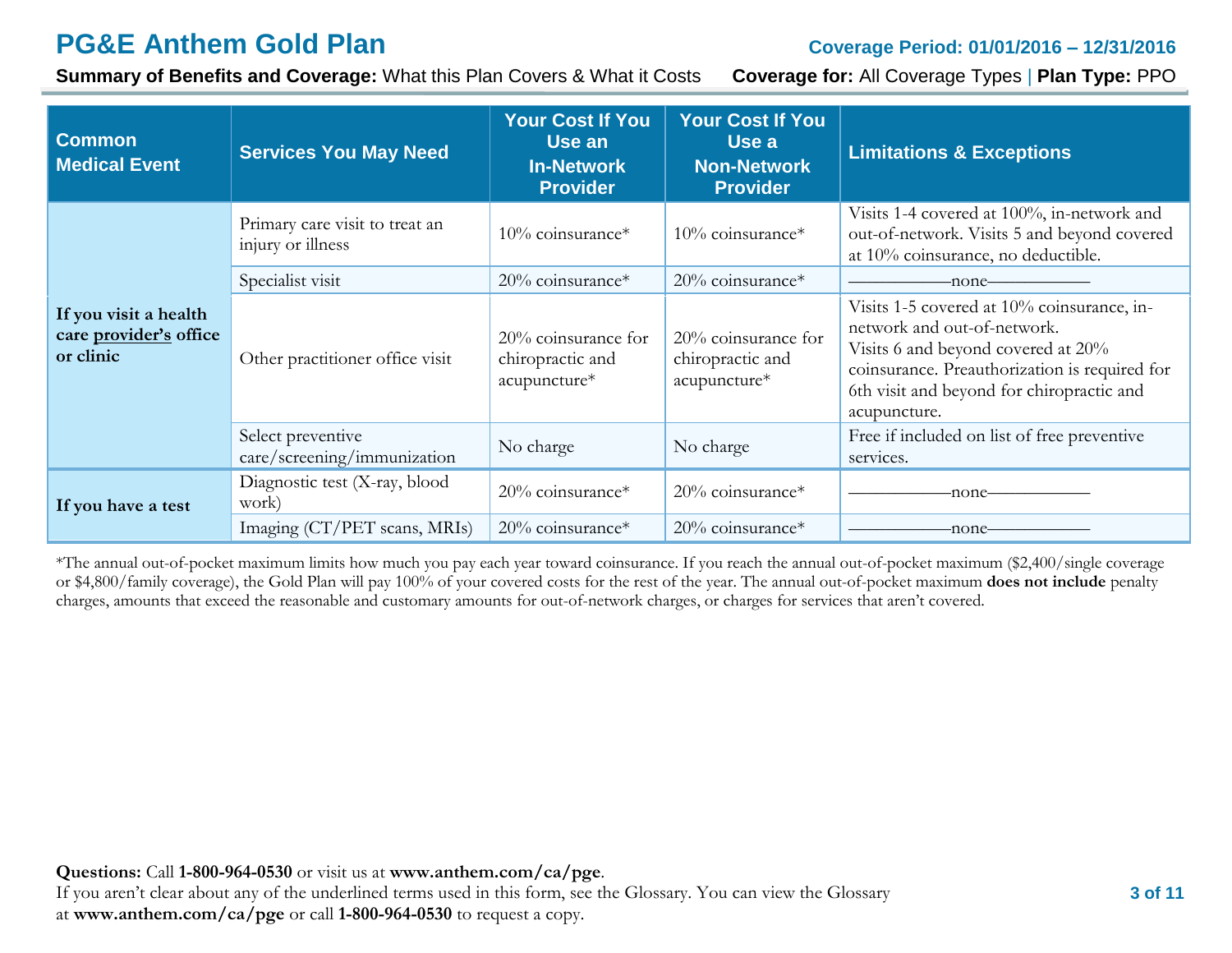**Summary of Benefits and Coverage:** What this Plan Covers & What it Costs **Coverage for:** All Coverage Types | **Plan Type:** PPO

| <b>Common</b><br><b>Medical Event</b>                                               | <b>Services You May Need</b>                      | <b>Your Cost If You</b><br>Use an<br><b>In-Network</b><br><b>Provider</b> | <b>Your Cost If You</b><br>Use a<br><b>Non-Network</b><br><b>Provider</b> | <b>Limitations &amp; Exceptions</b>                                                                                                                                                                              |
|-------------------------------------------------------------------------------------|---------------------------------------------------|---------------------------------------------------------------------------|---------------------------------------------------------------------------|------------------------------------------------------------------------------------------------------------------------------------------------------------------------------------------------------------------|
| If you need drugs to                                                                | Generic drugs                                     | 15% for retail; 10%<br>for mail order*                                    | $15%$ for retail; not<br>applicable for mail<br>order*                    | Drugs on Mandatory Mail-Order drug list<br>covered only at mail order after first 3 fills at<br>retail.<br>Drugs on preventive list are free through mail<br>order only.                                         |
| treat your illness or<br>condition<br>More information<br>about <b>prescription</b> | Preferred brand drugs                             | 25% for retail; $20\%$<br>for mail order*                                 | 25% for retail; not<br>applicable for mail<br>order*                      | Drugs on Mandatory Mail-Order drug list<br>covered only at mail order after first 3 fills at<br>retail. Penalty may apply if generic available.<br>Drugs on preventive list are free through mail<br>order only. |
| drug coverage is<br>available at<br>www.express-<br>scripts.com                     | Non-preferred brand drugs                         | 25% for retail; $20\%$<br>for mail order*                                 | 25% for retail; not<br>applicable for mail<br>order*                      | Drugs on Mandatory Mail-Order drug list<br>covered only at mail order after first 3 fills at<br>retail. Penalty may apply if generic available.<br>Drugs on preventive list are free through mail<br>order only. |
|                                                                                     | Specialty drugs                                   | Covered as any other<br>drug                                              | Covered as any other<br>drug                                              | 100% penalty may apply for using retail after<br>3 fills. Certain specialty drugs can be obtained<br>through mail order only.                                                                                    |
| If you have                                                                         | Facility fee (e.g., ambulatory<br>surgery center) | 20% coinsurance*                                                          | 20% coinsurance*                                                          | Failure to obtain preauthorization may result<br>in non-coverage or reduced coverage.                                                                                                                            |
| outpatient surgery                                                                  | Physician/surgeon fees                            | 20% coinsurance*                                                          | 20% coinsurance*                                                          | $\overline{\phantom{a}}$ -none $\overline{\phantom{a}}$                                                                                                                                                          |

\*The annual out-of-pocket maximum limits how much you pay each year toward coinsurance. If you reach the annual out-of-pocket maximum (\$2,400/single coverage or \$4,800/family coverage), the Gold Plan will pay 100% of your covered costs for the rest of the year. The annual out-of-pocket maximum **does not include** penalty charges, amounts that exceed the reasonable and customary amounts for out-of-network charges, or charges for services that aren't covered.

**Questions:** Call **1-800-964-0530** or visit us at **www.anthem.com/ca/pge**.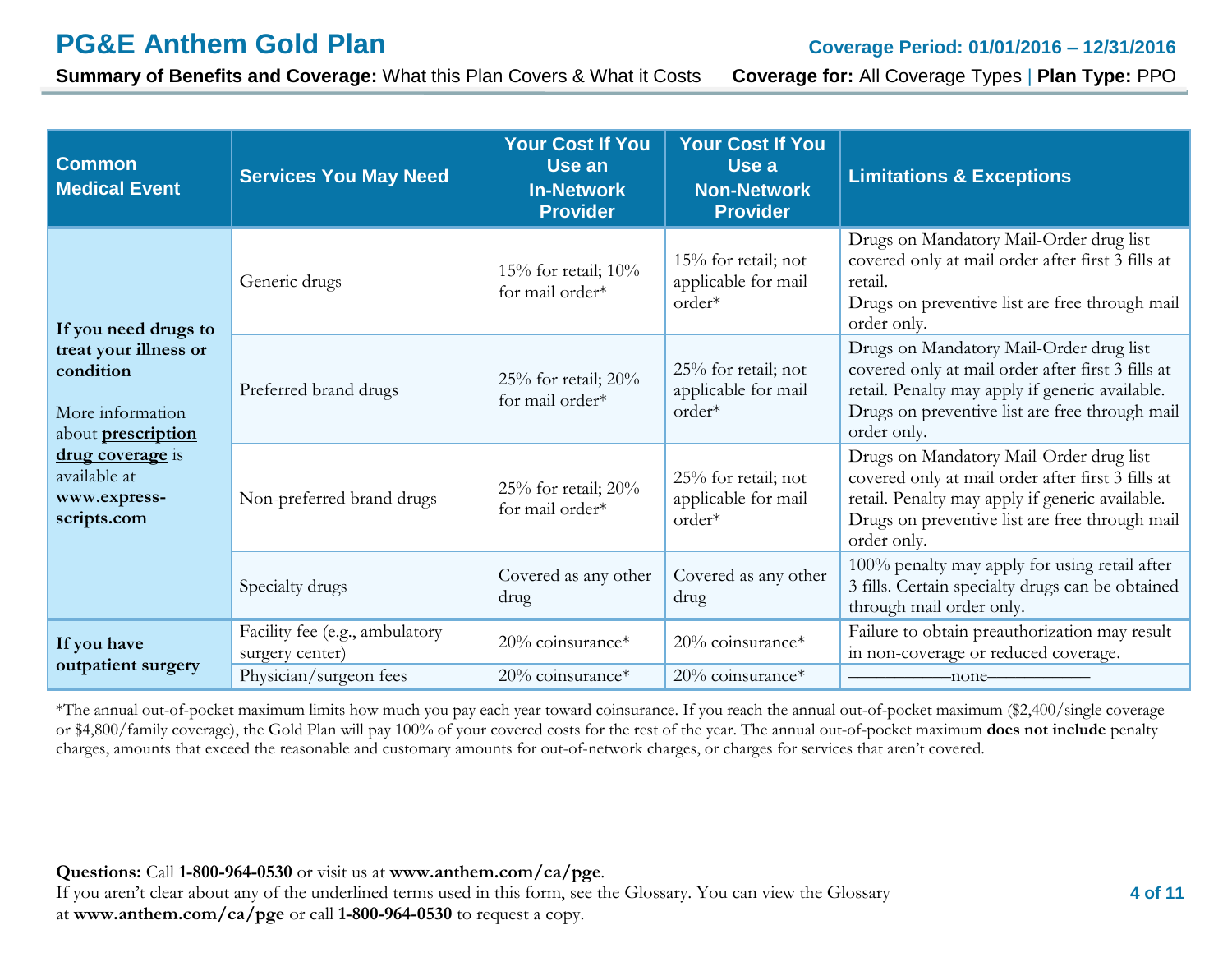**Summary of Benefits and Coverage:** What this Plan Covers & What it Costs **Coverage for:** All Coverage Types | **Plan Type:** PPO

| <b>Common</b><br><b>Medical Event</b>                            | <b>Services You May Need</b>                                      | <b>Your Cost If You</b><br>Use an<br><b>In-Network</b><br><b>Provider</b> | <b>Your Cost If You</b><br>Use a<br><b>Non-Network</b><br><b>Provider</b>         | <b>Limitations &amp; Exceptions</b>                                                                                                     |
|------------------------------------------------------------------|-------------------------------------------------------------------|---------------------------------------------------------------------------|-----------------------------------------------------------------------------------|-----------------------------------------------------------------------------------------------------------------------------------------|
|                                                                  | Emergency room services                                           | 20% coinsurance*                                                          | $20\%$ coinsurance*                                                               | -none-                                                                                                                                  |
| If you need<br>immediate medical                                 | Emergency medical<br>transportation                               | $20\%$ coinsurance*                                                       | $20\%$ coinsurance*                                                               | -none-                                                                                                                                  |
| attention                                                        | Urgent care                                                       | $10\%$ coinsurance*                                                       | $10\%$ coinsurance*                                                               | Visits 1-4 covered as primary care at 100%,<br>in and out of network. Visits 5 and beyond<br>covered at 10% coinsurance, no deductible. |
| If you have a                                                    | Facility fee (e.g., hospital room)                                | $20\%$ coinsurance*                                                       | 20% coinsurance*                                                                  | Preauthorization required; \$300 penalty if<br>you fail to notify Anthem.                                                               |
| hospital stay                                                    | Physician/surgeon fee                                             | $20\%$ coinsurance*                                                       | $20\%$ coinsurance*                                                               | -none-                                                                                                                                  |
| If you have mental<br>health, behavioral<br>health, or substance | Mental/behavioral health<br>outpatient services                   | $10\%$ coinsurance*                                                       | $10\%$ coinsurance*                                                               | No deductible required. Includes day<br>treatment and intensive outpatient (IOP).                                                       |
|                                                                  | Mental/behavioral health<br>inpatient services                    | 20% coinsurance*                                                          | 20% coinsurance*                                                                  | Preauthorization required; \$300 penalty if<br>you fail to notify ValueOptions within 48<br>hours.                                      |
| abuse needs<br>Benefits administered                             | Substance use disorder<br>10% coinsurance*<br>outpatient services | 10% coinsurance*                                                          | No deductible required. Includes day<br>treatment and intensive outpatient (IOP). |                                                                                                                                         |
| by ValueOptions                                                  | Substance use disorder inpatient<br>services                      | 20% coinsurance*                                                          | $20\%$ coinsurance*                                                               | Preauthorization required; \$300 penalty if<br>you fail to notify ValueOptions within 48<br>hours.                                      |

\*The annual out-of-pocket maximum limits how much you pay each year toward coinsurance. If you reach the annual out-of-pocket maximum (\$2,400/single coverage or \$4,800/family coverage), the Gold Plan will pay 100% of your covered costs for the rest of the year. The annual out-of-pocket maximum **does not include** penalty charges, amounts that exceed the reasonable and customary amounts for out-of-network charges, or charges for services that aren't covered.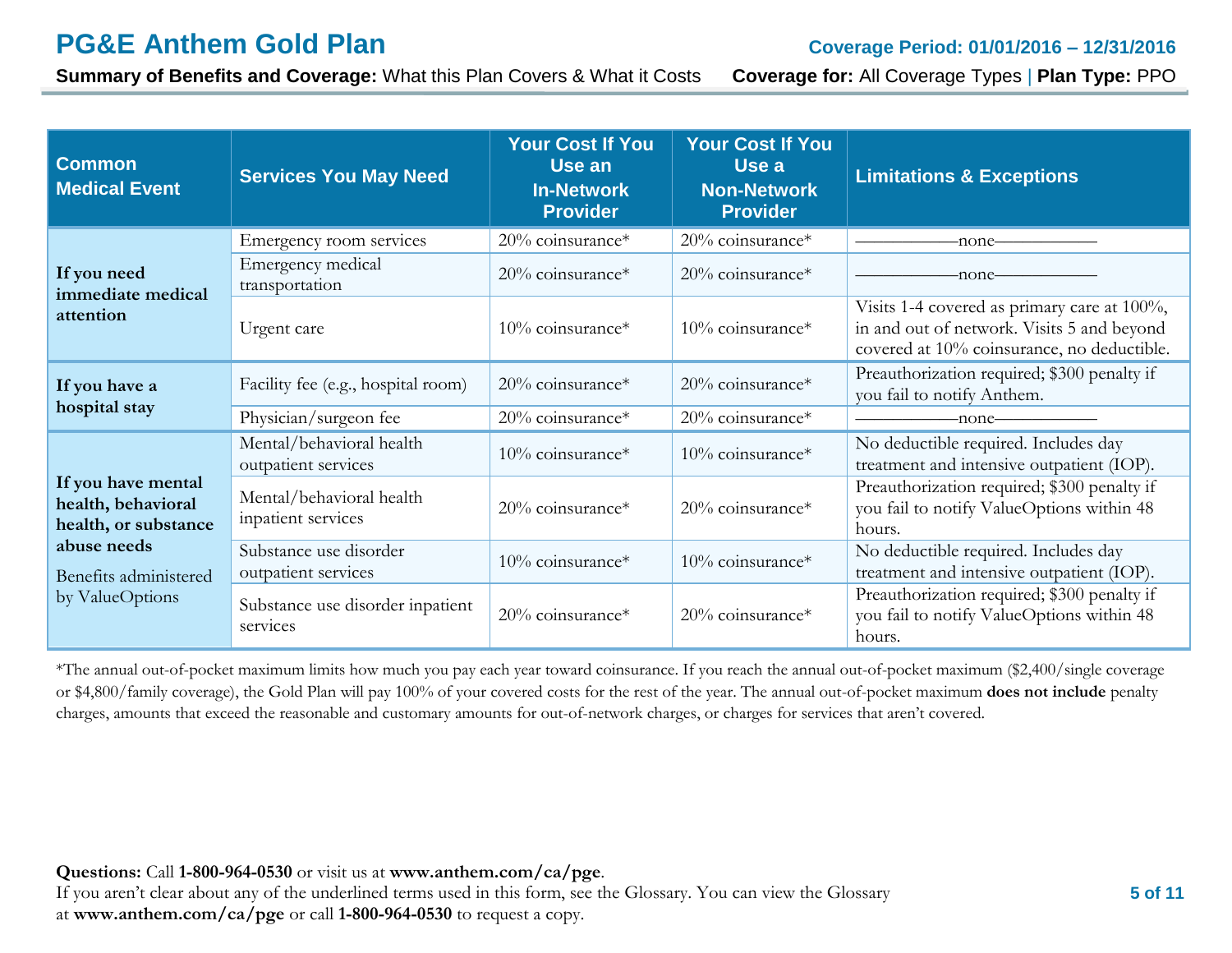**Summary of Benefits and Coverage:** What this Plan Covers & What it Costs **Coverage for:** All Coverage Types | **Plan Type:** PPO

| <b>Common</b><br><b>Medical Event</b>      | <b>Services You May Need</b>        | <b>Your Cost If You</b><br>Use an<br><b>In-Network</b><br><b>Provider</b> | <b>Your Cost If You</b><br>Use a<br><b>Non-Network</b><br><b>Provider</b> | <b>Limitations &amp; Exceptions</b>                                                                                                                                                                                                        |
|--------------------------------------------|-------------------------------------|---------------------------------------------------------------------------|---------------------------------------------------------------------------|--------------------------------------------------------------------------------------------------------------------------------------------------------------------------------------------------------------------------------------------|
| If you are pregnant                        | Prenatal and postnatal care         | No charge                                                                 | No charge                                                                 | Office visits covered at 100%.<br>Diagnostics/X-rays/labwork covered<br>separately.                                                                                                                                                        |
|                                            | Delivery and all inpatient services | 20% coinsurance*                                                          | 20% coinsurance*                                                          | \$300 penalty if preauthorization is not<br>obtained.                                                                                                                                                                                      |
|                                            | Home health care                    | $20\%$ coinsurance*                                                       | 20% coinsurance*                                                          | Preauthorization required. \$300 penalty if<br>you fail to obtain preauthorization; may<br>result in non-coverage or reduced coverage.                                                                                                     |
| If you need help                           | Rehabilitation services             | $20\%$ coinsurance*                                                       | 20% coinsurance*                                                          | Visits 1-5 covered at 10% coinsurance, in-<br>network and out-of-network.<br>Visits 6 and beyond covered at 20%<br>coinsurance, in-network and out-of-network.<br>Preauthorization required for 25th visit and<br>beyond for all services. |
| recovering or have<br>other special health | Habilitation services               | 20% coinsurance*                                                          | 20% coinsurance*                                                          | Preauthorization required for 25th visit and<br>beyond for all services.                                                                                                                                                                   |
| needs                                      | Skilled nursing care                | 20% coinsurance*                                                          | 20% coinsurance*                                                          | Preauthorization required; \$300 penalty if<br>you fail to obtain preauthorization; may<br>result in non-coverage or reduced coverage.                                                                                                     |
|                                            | Durable medical equipment           | 20% coinsurance*                                                          | 20% coinsurance*                                                          | Failure to obtain preauthorization may result<br>in non-coverage or reduced coverage for<br>purchases or cumulative rentals over \$1,000.                                                                                                  |
|                                            | Hospice service                     | No charge                                                                 | No charge                                                                 | Preauthorization required; \$300 penalty if<br>you fail to obtain preauthorization; may<br>result in non-coverage or reduced coverage.                                                                                                     |

\*The annual out-of-pocket maximum limits how much you pay each year toward coinsurance. If you reach the annual out-of-pocket maximum (\$2,400/single coverage or \$4,800/family coverage), the Gold Plan will pay 100% of your covered costs for the rest of the year. The annual out-of-pocket maximum **does not include** penalty charges, amounts that exceed the reasonable and customary amounts for out-of-network charges, or charges for services that aren't covered.

**Questions:** Call **1-800-964-0530** or visit us at **www.anthem.com/ca/pge**.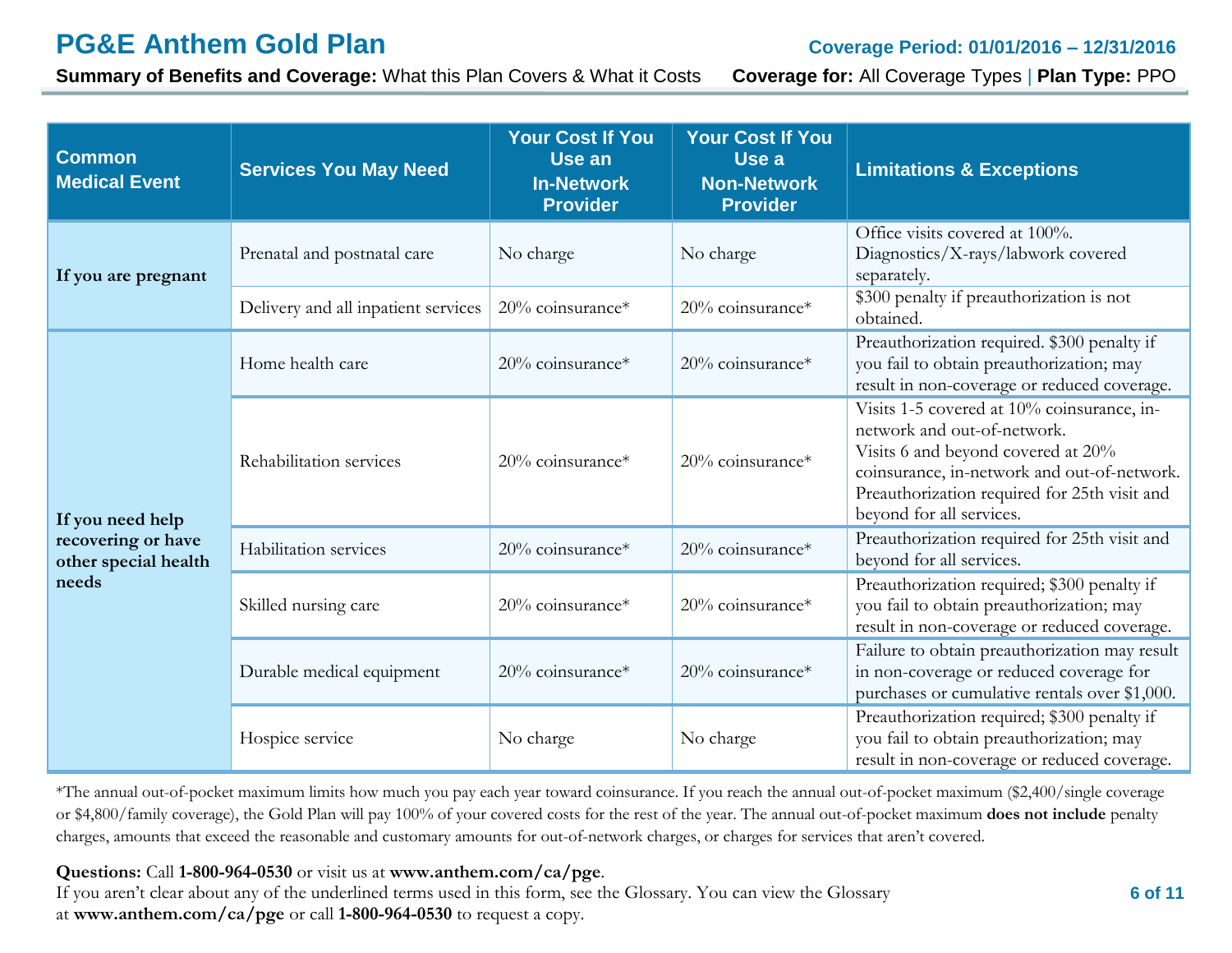**Summary of Benefits and Coverage:** What this Plan Covers & What it Costs **Coverage for:** All Coverage Types | **Plan Type:** PPO

| <b>Common</b><br><b>Medical Event</b>     | <b>Services You May Need</b> | <b>Your Cost If You</b><br>Use an<br><b>In-Network</b><br><b>Provider</b> | <b>Your Cost If You</b><br>Use a<br><b>Non-Network</b><br><b>Provider</b> | <b>Limitations &amp; Exceptions</b> |
|-------------------------------------------|------------------------------|---------------------------------------------------------------------------|---------------------------------------------------------------------------|-------------------------------------|
|                                           | Eye exam                     | Not covered                                                               | Not covered                                                               | -none-                              |
| If your child needs<br>dental or eye care | Glasses                      | Not covered                                                               | Not covered                                                               | -none-                              |
|                                           | Dental check-up              | Not covered                                                               | Not covered                                                               | -none-                              |

#### **Excluded Services & Other Covered Services:**

| Services Your Plan Does NOT Cover (This isn't a complete list. Check your policy or plan document for other excluded services.) |                          |  |                                                         |  |                            |
|---------------------------------------------------------------------------------------------------------------------------------|--------------------------|--|---------------------------------------------------------|--|----------------------------|
|                                                                                                                                 | • Cosmetic surgery       |  | • Most coverage provided outside the United             |  | • Routine eye care (Adult) |
|                                                                                                                                 | • Dental care (Adult)    |  | States. See www.anthem.com/ca/pge                       |  | Routine foot care          |
|                                                                                                                                 | $\bullet$ Long-term care |  | • Non-emergency care when traveling outside<br>the U.S. |  | Weight loss programs       |

**Other Covered Services (This isn't a complete list. Check your policy or plan document for other covered services and your costs for these services.)**

|  | Acupuncture |
|--|-------------|
|--|-------------|

• Bariatric surgery

- Chiropractic care
- Hearing aids (1 per ear every 3 years)
- Infertility treatment (up to a lifetime maximum of \$7,000)
- Private-duty nursing

**Questions:** Call **1-800-964-0530** or visit us at **www.anthem.com/ca/pge**. If you aren't clear about any of the underlined terms used in this form, see the Glossary. You can view the Glossary at **www.anthem.com/ca/pge** or call **1-800-964-0530** to request a copy.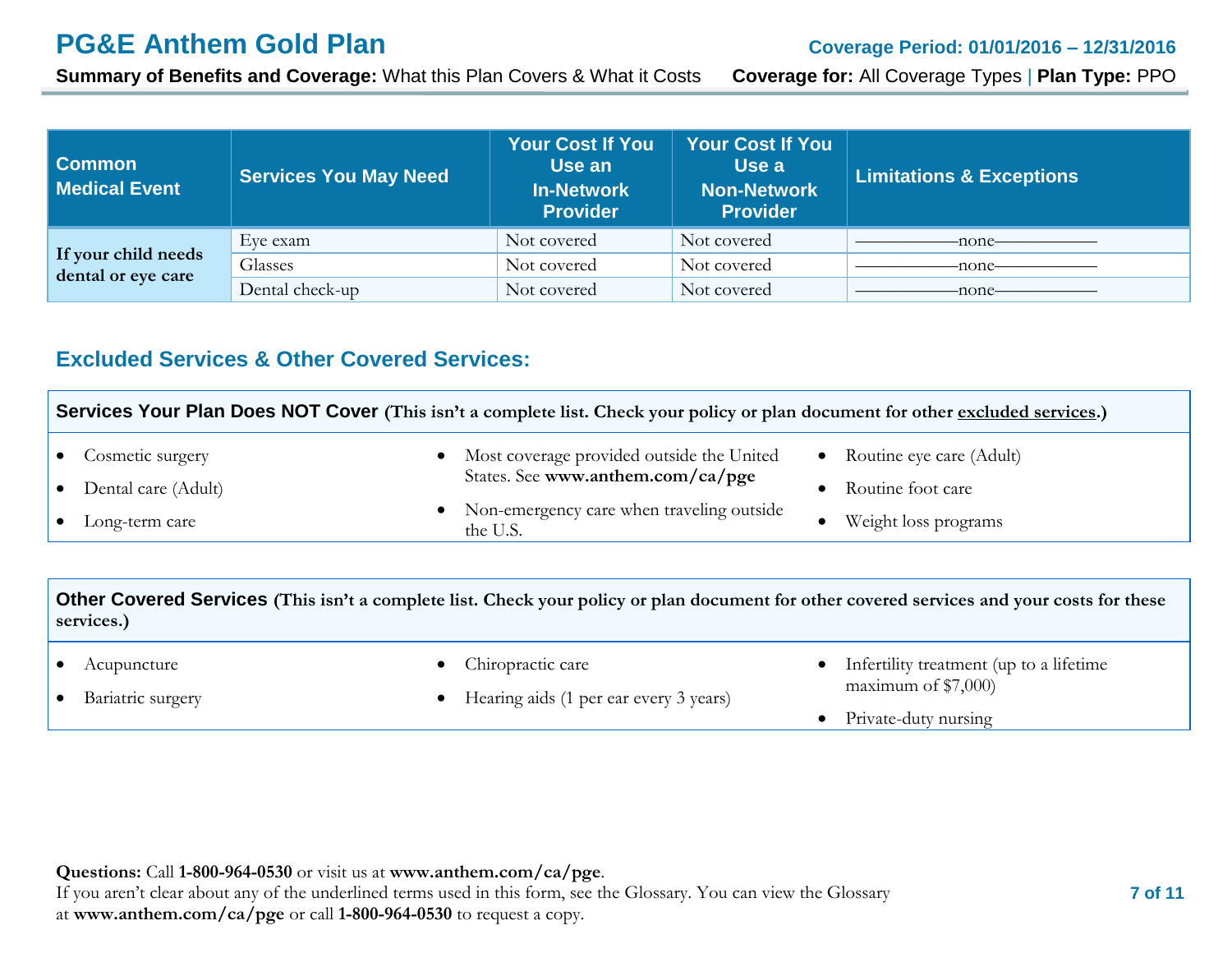## **Your Rights to Continue Coverage:**

If you lose coverage under the plan, then, depending upon the circumstances, federal and state laws may provide protections that allow you to keep health coverage. Any such rights may be limited in duration and will require you to pay a **premium**, which may be significantly higher than the premium you pay while covered under the plan. Other limitations on your rights to continue coverage may also apply.

For more information on your rights to continue coverage, contact the plan at 1-800-964-0530. You may also contact your state insurance department, the U.S. Department of Labor, Employee Benefits Security Administration at 1-866-444-3272 or **[www.dol.gov/ebsa,](http://www.dol.gov/ebsa)** or the U.S. Department of Health and Human Services at 1-877-267-2323 x61565 or **[www.cciio.cms.gov](http://www.cciio.cms.gov/)**

## **Your Grievance and Appeals Rights:**

If you have a complaint or are dissatisfied with a denial of coverage for claims under your plan, you may be able to **appeal** or file a **grievance**. For questions about your rights, this notice, or assistance, you can contact:

Anthem Blue Cross P.O. Box 4310 Woodland Hills, CA 91365-4310 Telephone: 1-800-964-0530 Website: **[www.anthem.com/ca/pge](http://www.anthem.com/ca/pge)**

You may also contact the Department of Labor's Employee Benefits Security Administration at 1-866-444-EBSA (3272) or **[www.dol.gov/ebsa/healthreform](http://www.dol.gov/ebsa/healthreform)**.

## **Does this Coverage Provide Minimum Essential Coverage?**

The Affordable Care Act requires most people to have health care coverage that qualifies as "minimum essential coverage." **This plan or policy does provide minimum essential coverage.** 

## **Does this Coverage Meet the Minimum Value Standard?**

The Affordable Care Act establishes a minimum value standard of benefits of a health plan. The minimum value standard is 60% (actuarial value). **This health coverage does meet the minimum value standard for the benefits it provides.**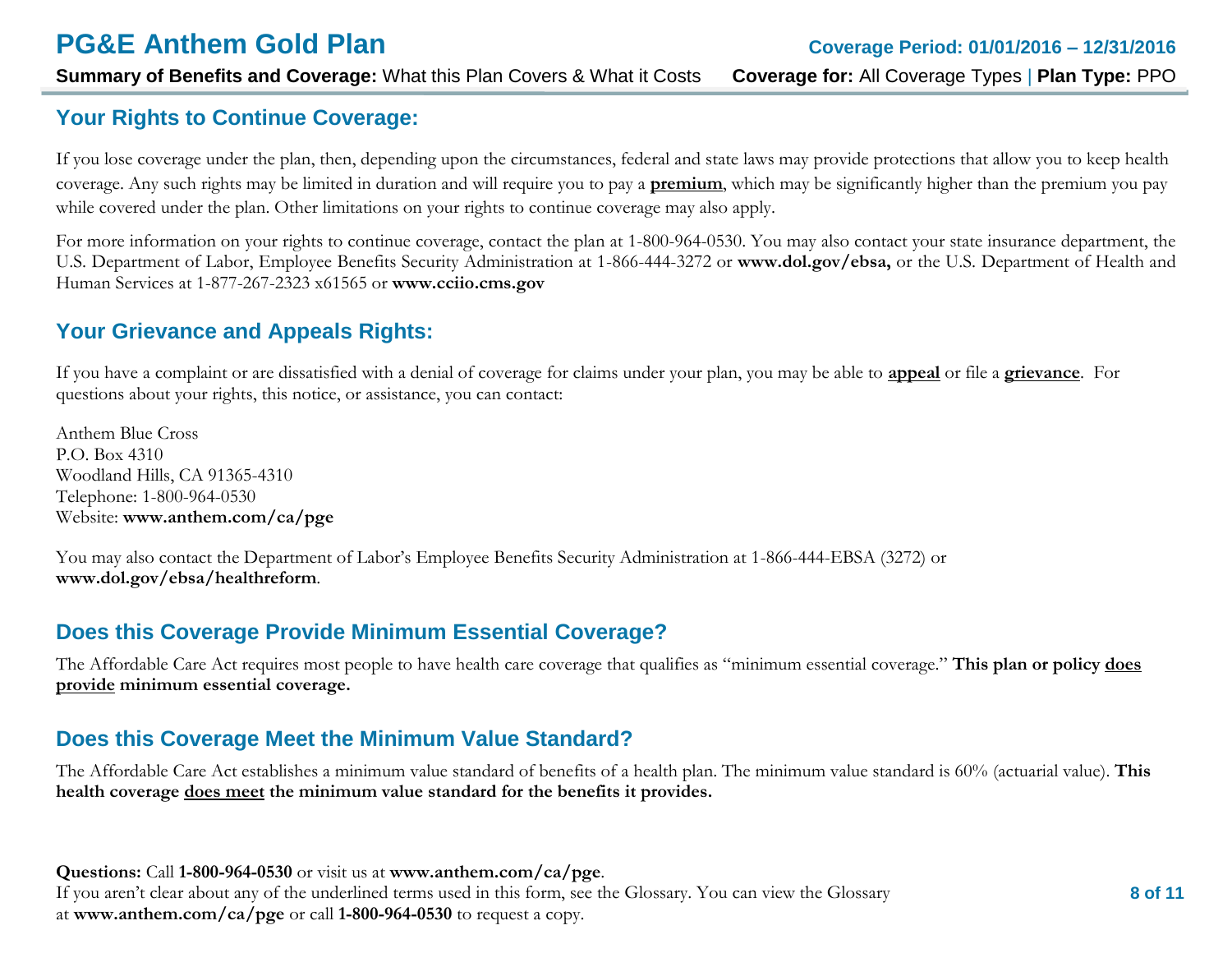#### **Language Access Services:**

Spanish (Español): Para obtener asistencia en Español, llame al 1-800-964-0530.

Tagalog (Tagalog): Kung kailangan ninyo ang tulong sa Tagalog tumawag sa 1-800-964-0530.

Chinese (中文): 如果需要中文的帮助, 请拨打这个号码 1-800-964-0530.

Navajo (Dine): Dinek'ehgo shika at'ohwol ninisingo, kwiijigo holne' 1-800-964-0530.

––––––––––––––––––––––*To see examples of how this plan might cover costs for a sample medical situation, see the next page.–––––––––––*–––––––––––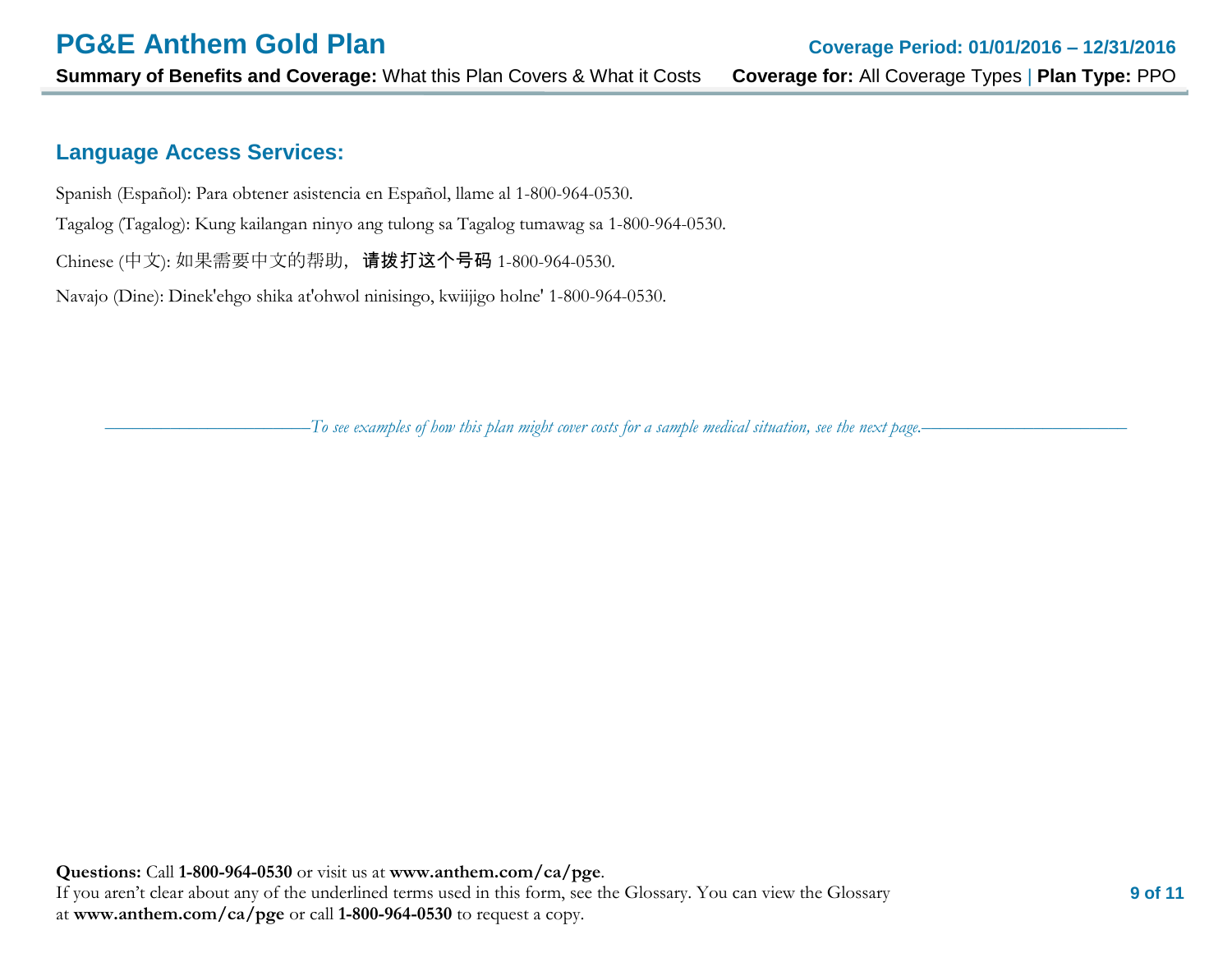# **About these Coverage Examples:**

These examples show how this plan might cover medical care in given situations. Use these examples to see, in general, how much financial protection a sample patient might get if they are covered under different plans.



**This is not a cost estimator.** 

Don't use these examples to estimate your actual costs under this plan. The actual care you receive will be different from these examples, and the cost of that care will also be different.

See the next page for important information about these examples.

| <b>Having a baby</b> |  |
|----------------------|--|
| (normal delivery)    |  |

- **Amount owed to providers:** \$7,540
- **Plan pays: \$5,670 Patient pays:** \$1,870

## **Sample care costs:**

| Sample care costs:         |         |
|----------------------------|---------|
| Hospital charges (mother)  | \$2,700 |
| Routine obstetric care     | \$2,100 |
| Hospital charges (baby)    | \$900   |
| Anesthesia                 | \$900   |
| Laboratory tests           | \$500   |
| Prescriptions              | \$200   |
| Radiology                  | \$200   |
| Vaccines, other preventive | \$40    |
| Total                      | \$7,540 |
| <b>Patient pays:</b>       |         |
| Deductibles                | \$1,000 |
| Copays                     | $\$0$   |
| Coinsurance                | \$870   |
| Limits or exclusions       | \$0     |
| Total                      | \$1,870 |

#### **Managing type 2 diabetes**

(routine maintenance of

a well-controlled condition)

- **Amount owed to providers:** \$5,400
- **Plan pays: \$4,120**
- **Patient pays:** \$1,280

#### **Sample care costs:**

| Prescriptions                  | \$2,900 |
|--------------------------------|---------|
| Medical Equipment and Supplies | \$1,300 |
| Office Visits and Procedures   | \$700   |
| Education                      | \$300   |
| Laboratory tests               | \$100   |
| Vaccines, other preventive     | \$100   |
| Total                          | \$5,400 |

#### **Patient pays:**

| Deductibles          | \$1,000 |
|----------------------|---------|
| Copays               | $\$0$   |
| Coinsurance          | \$280   |
| Limits or exclusions | $\$0$   |
| Total                | \$1,280 |
|                      |         |

#### **Questions:** Call **1-800-964-0530** or visit us at **www.anthem.com/ca/pge**.